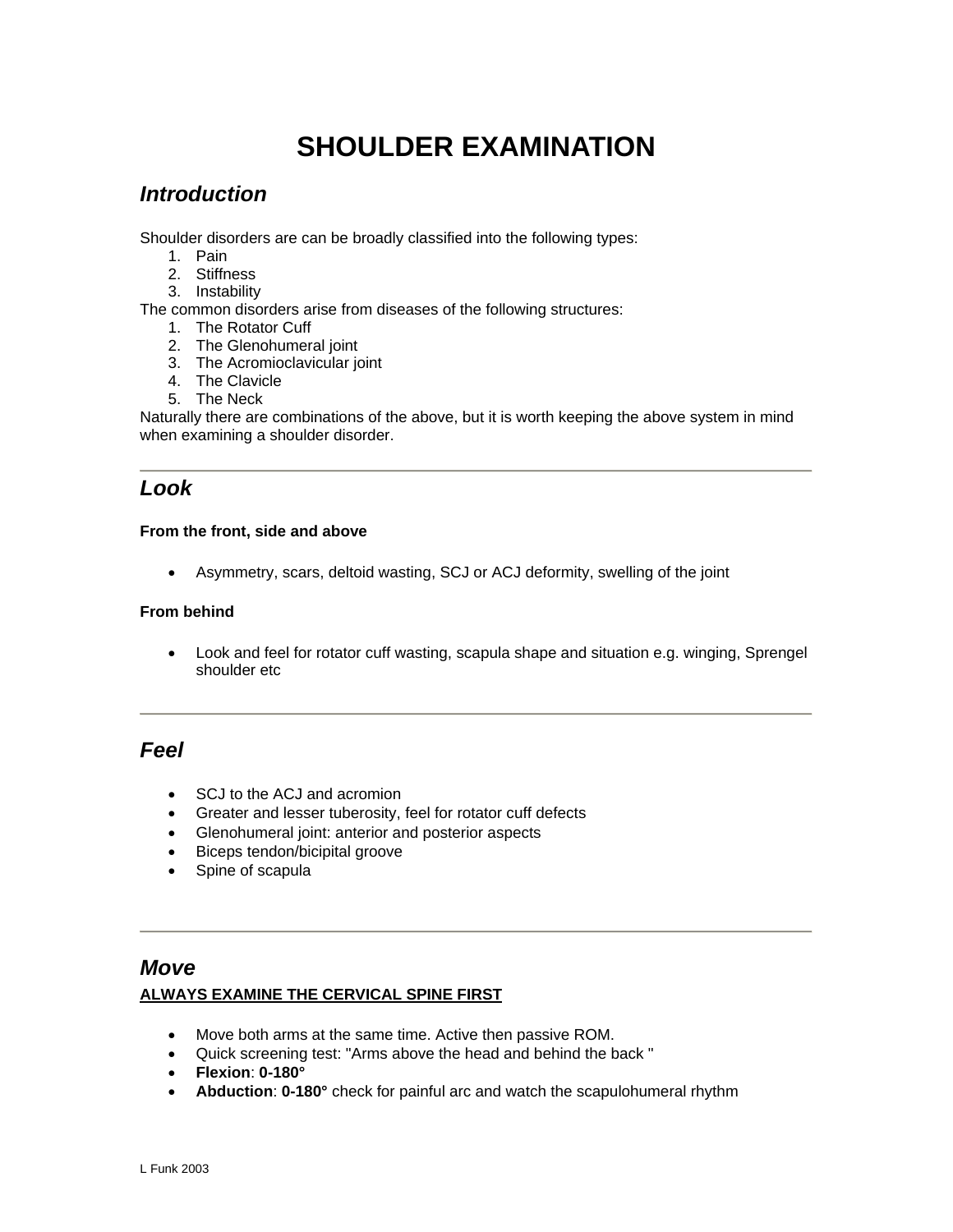- If restricted then repeat with the scapula fixed to check for the amount of glenohumeral movement
- **Internal rotation: T4**
- **External rotation**: **70°**

Feel for crepitation during passive motion

# *Special tests*

# **1. Subacromial Impingement**

- Hawkin's test: Shoulder flexed 90°, elbow flexed 90°; internal rotation will cause pain.
- **Neer's test:** Pain eliminated by local anaesthetic injection into the subacromial bursa.
- **Copeland Impingement Test:** Passive abduction in internal rotation (in the scapula plane) painful; pain eliminated with passive abduction in external rotation.



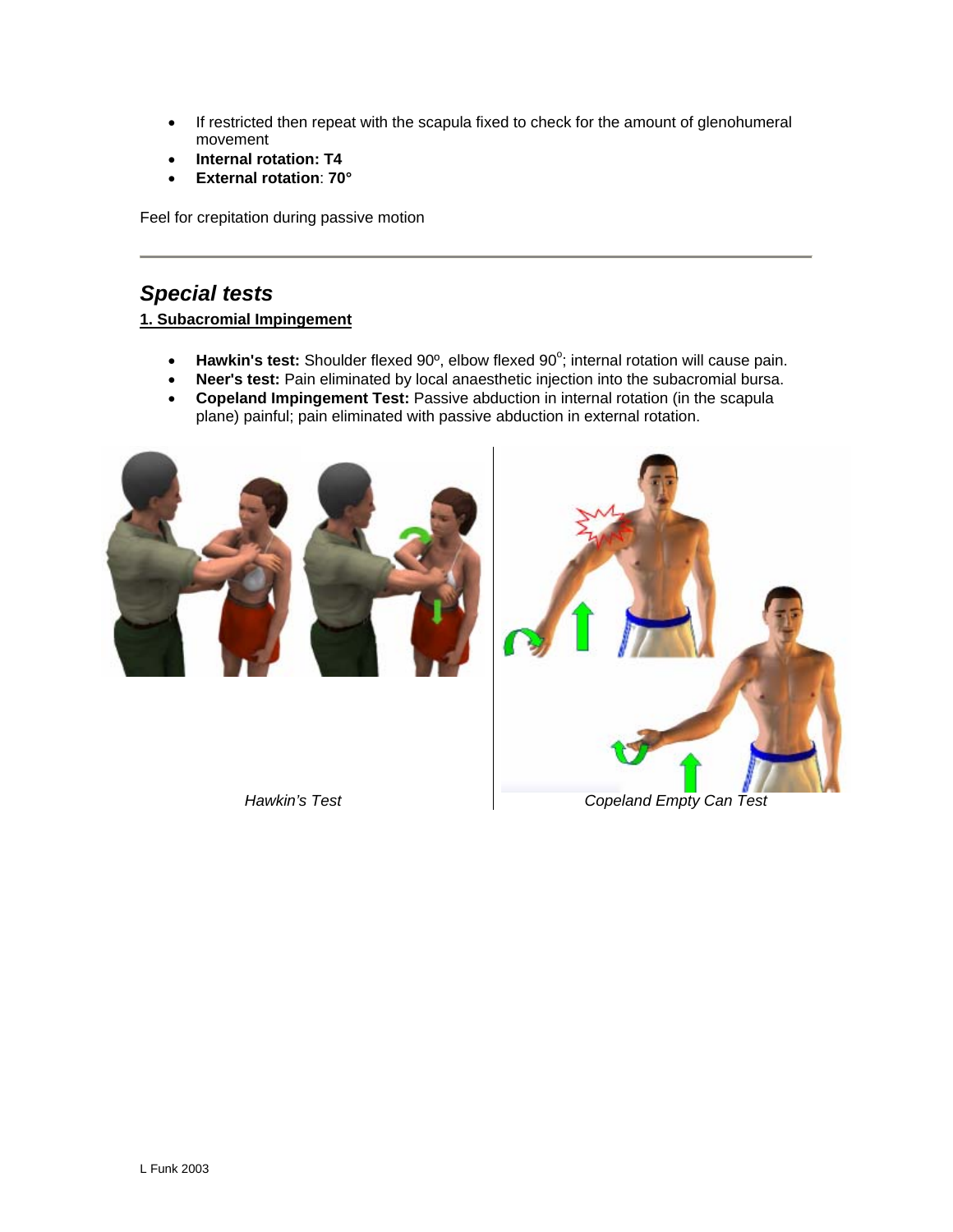# **2. AC Joint**

• **Scarf test:** forced cross body adduction in 90ºflexion, pain at the extreme of motion over the ACJ is indicative of ACJ pathology



*ScarfTest* 

#### **3. Rotator cuff Integrity 3.1 Supraspinatus/anterosuperior cuff:**

- Resisted abduction with arms by side
- Jobe's test (also known as 'empty can' test): arm abducted to 20<sup>°</sup>, in the plane of the scapula, thumb pointing down



*Jobe's 'empty can' test* 

# **3.2 Infraspinatus+teres minor/posterior cuff:**

• Resisted ER with the arms by side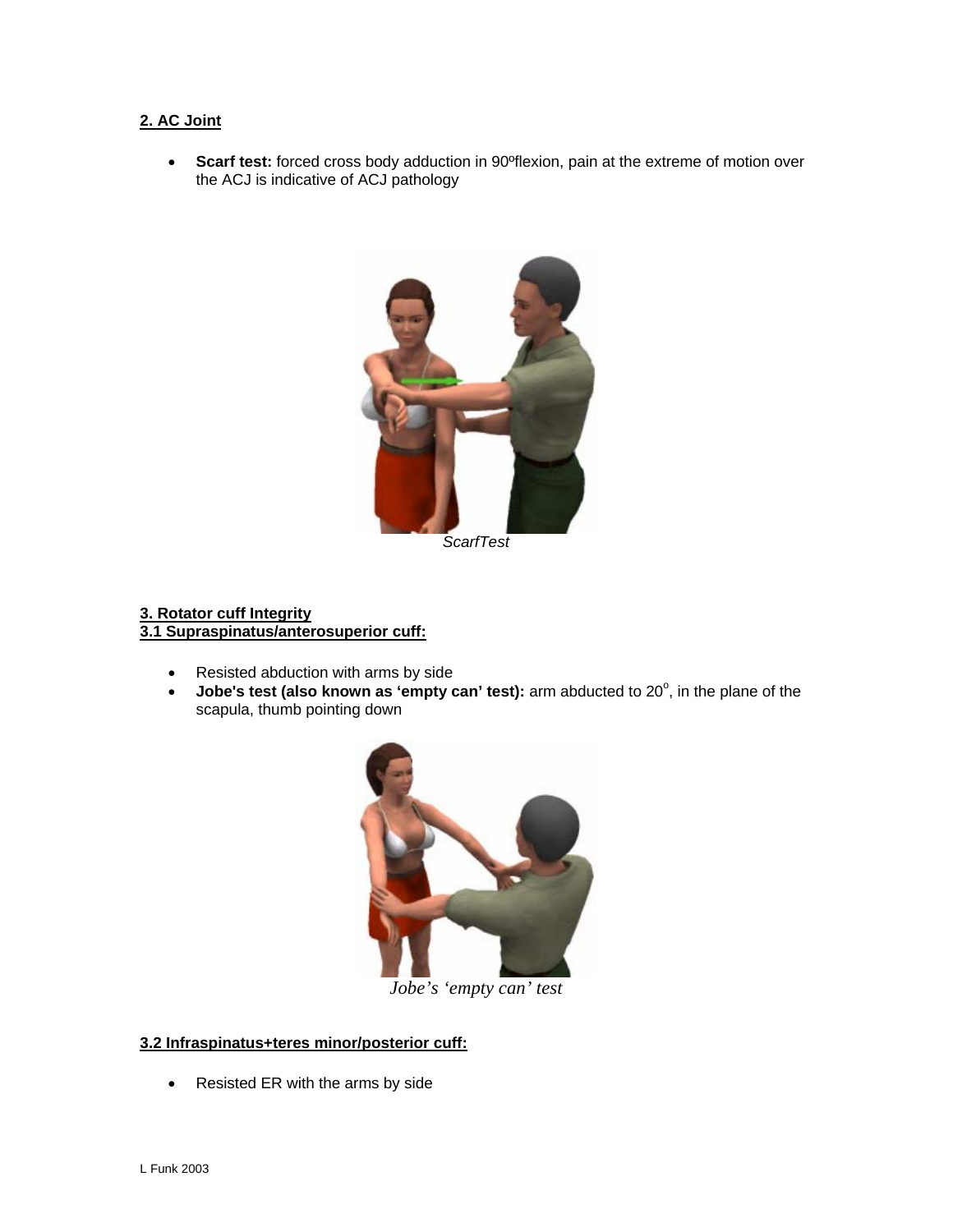- **Drop test**: Hold arm fully ER by side and release. If arm drops forward = massive infraspinatus tear.
- **Patte's test:** 90º flexion, flexed elbow and resisted external rotation
- **Hornblower's sign (Emery):** similar to Patte's test. Inability to ER & Abduct from hand in front of mouth (against gravity)
- **Hornblower's sign (JBJS, 1998) / Drop test:** with arm in 90º abduction & ER, elbow 90º (+ve = massive tear of both infraspinatus and teres minor and operative repair will result in 50% failure)
- **Yokum Pointing elbow test:** place hand on opposite shoulder and ask pt to hold shoulder flexed to 90º



*Patte's test Yokum test* 



#### **3.3 Subscapularis/anteroinferior cuff:**

- **Gerber's lift off test:** push examiner's hand away from 'hand behind back position' (eliminates pectoralis major)
- **Internal rotation lag sign:** inability to hold hand away from back
- **Napoleon / LaFosse Belly-Press test:** if patient cannot fully internally rotate, push on their belly, elbow will drop backwards if positive



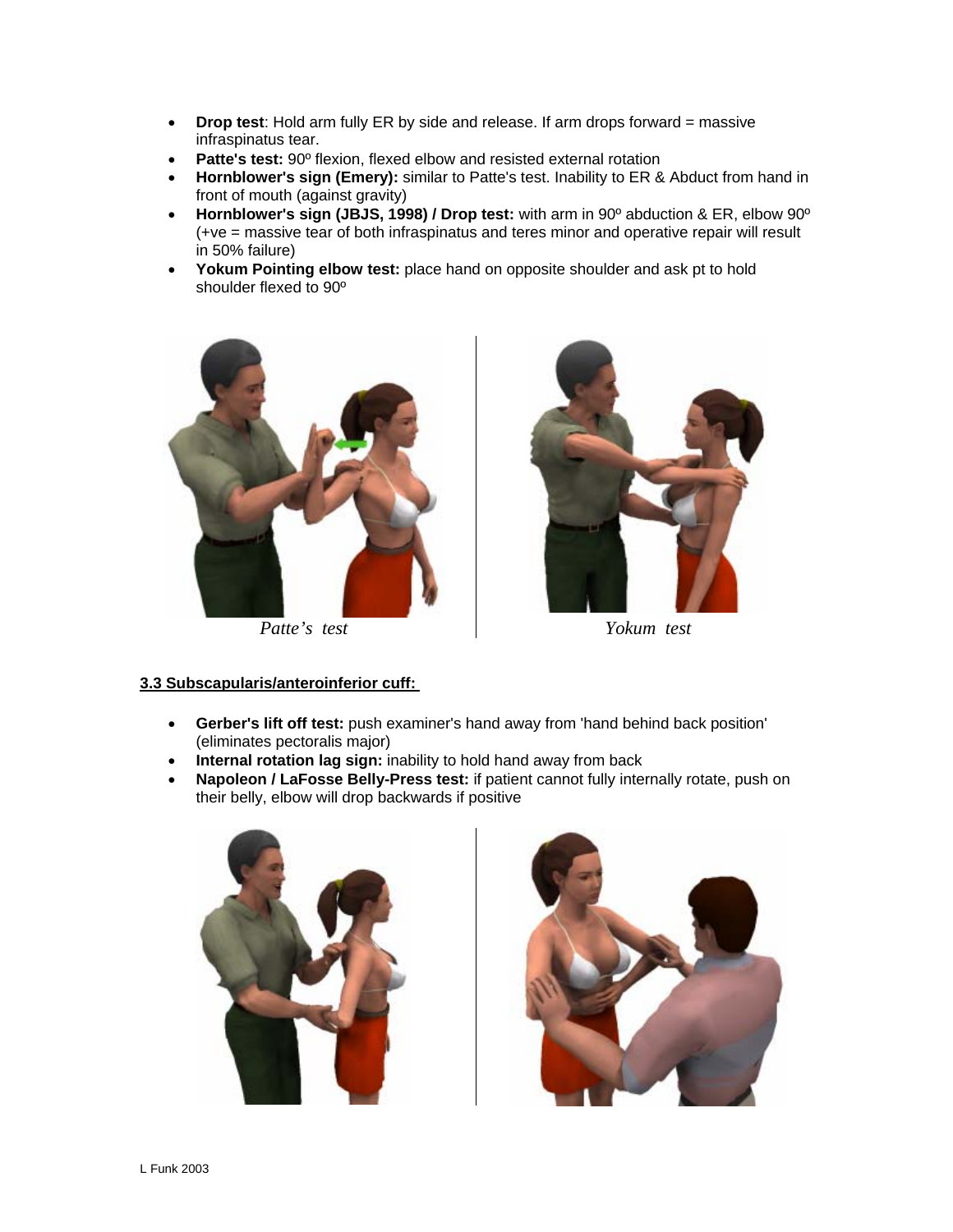## **4. Biceps**

- Check for long head of biceps rupture
- **Speed's test:** supinated arm flexed forwards against resistance pain felt in the bicipital groove indicates biceps tendon pathology
- **Yergason's test:** feel for subluxation of the biceps tendon out of the bicipital groove when the arm is gently internally and externally rotated in adduction
- **AERS test:** Abduction External Rotation Supination test. Pt feels pain on resisted supination in this position. Test with elbow abducted & ER to  $90^\circ$ .



**5. Deltoid:** resisted abduction at 90º

**6. Serratus anterior**: "Winging" test – performed best with arms at waist level pushing forward against a wall.



*Speed's test AERS test (LaFosse)*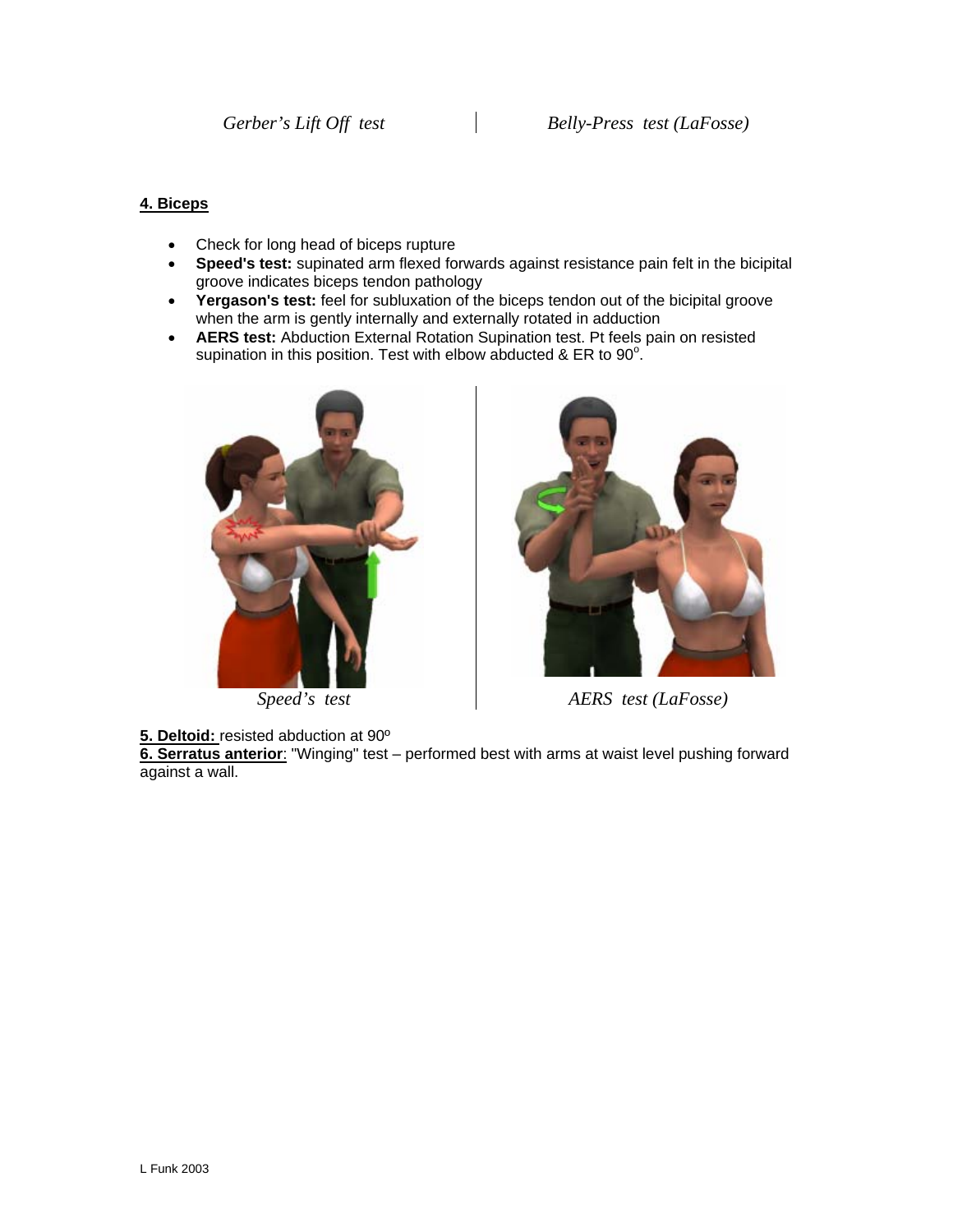# **7. Instability testing**

#### **7.1 LAXITY TESTS**

- o These tests examine the amount of translation allowed by the shoulder starting from positions where the ligaments are normally loose.
- o These are tests of *laxity,* not tests for *instability*: Many normally stable shoulders, such as those of gymnasts, will demonstrate substantial translation on these laxity tests even though they are asymptomatic.
- o The amount of translation on laxity testing is determined by the length of the capsule and ligaments as well as by the starting position (i.e. more anterior laxity will be noted if the arm is examined in internal rotation - which relaxes the anterior structures, than if it is examined in external rotation - which tightens the anterior structures).
- o Use the contralateral shoulder as an example of what is 'normal' for the patient.

#### *7.1.1. Drawer Test*

The patient is seated with the forearm resting on the lap and the shoulder relaxed. The examiner stands behind the patient. One of the examiner's hands stabilizes the shoulder girdle (scapula and clavicle) while the other grasps the proximal humerus. These tests are performed with (1) a minimal compressive load (just enough to center the head in the glenoid) and (2) with a substantial compressive load (to gain a feeling for the effectiveness of the glenoid concavity). Starting from the centered position with a minimal compressive load, the humerus is first pushed forward to determine the amount of anterior displacement relative to the scapula. The anterior translation of a normal shoulder reaches a firm end-point with no clunking, no pain and no apprehension. A clunk or snap on anterior subluxation or reduction may suggest a labral tear or Bankart lesion. The test is then repeated with a substantial compressive load applied before translation is attempted to gain an appreciation of the competency of the anterior glenoid lip. The humerus is returned to the neutral position and the posterior drawer test is performed, with light and again with substantial compressive loads to judge the amount of translation and the effectiveness of the posterior glenoid lip, respectively.(Silliman and Hawkins, 1993)



*Anterior Drawer Test* 

The Drawer tests have been graded as: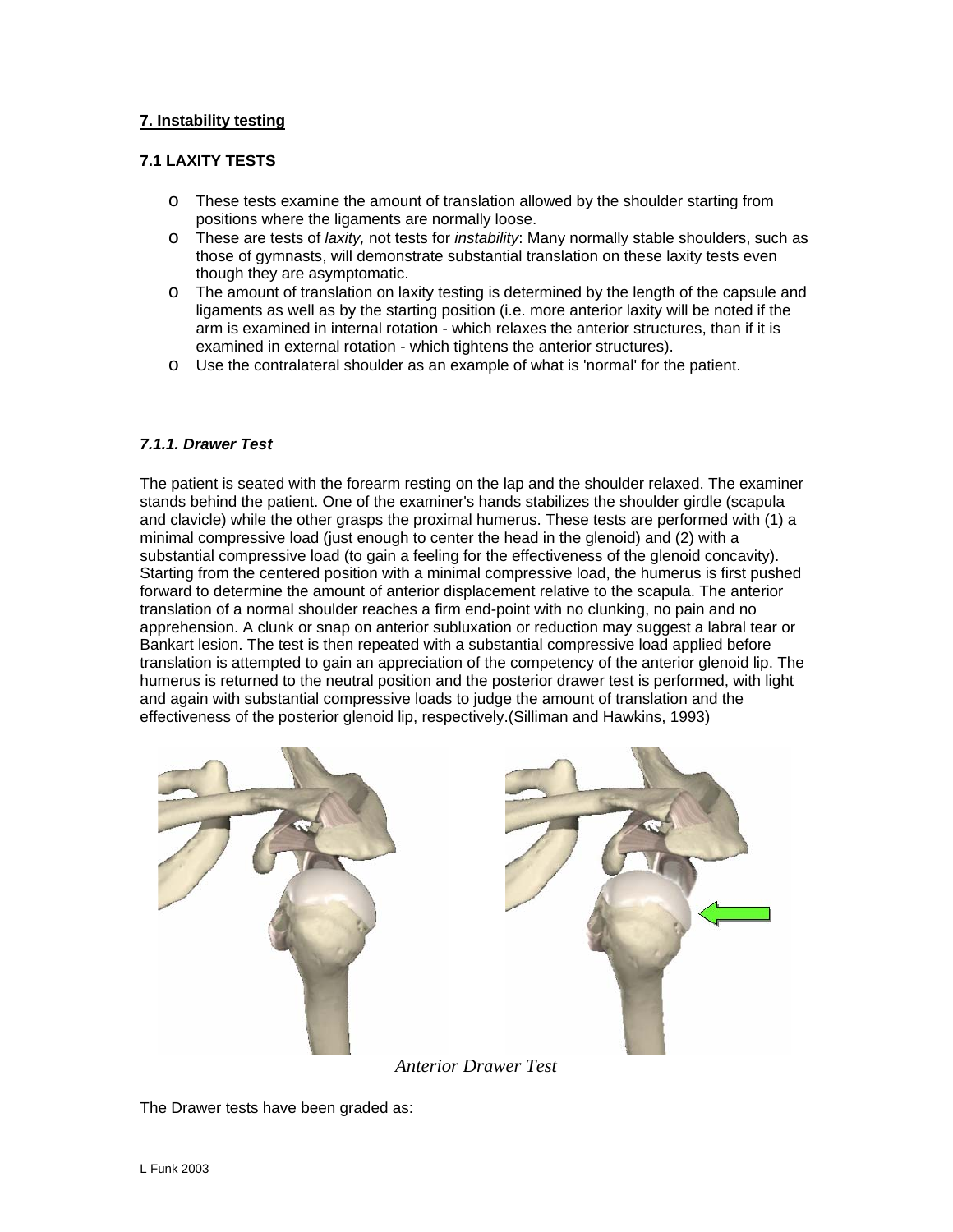## **Laxity Grade Description**

| Normal  | Mild Translation (0-25%)                    |
|---------|---------------------------------------------|
| Grade 1 | Feeling of Head riding onto rim (25-50%)    |
| Grade 2 | Head over rim, reduces spontaneously (>50%) |
| Grade 3 | Head over rim, remains dislocated           |

## **7.2. STABILITY TESTS**

o These tests examine the ability of the shoulder to resist challenges to stability in positions where the ligaments are normally under tension.

## *7.2.1. Apprehension Test*

The patient sits with the back toward the examiner. The arm is held in 90 degrees of abduction and external rotation. The examiner pulls back on the patient's wrist with one hand while stabilising the back of the shoulder with the other. The patient with anterior instability usually will become apprehensive with this maneuver. No translation is expected in the normal shoulder because this test is performed in a position where the anterior ligaments are placed under tension.

## *7.2.2. Relocation Test (Jobe)*

The relocation test is performed immediately after a positive result on the anterior apprehension test. With the patient supine, the examiner applies posterior force on the proximal humerus while externally rotating the patient's arm. A decrease in pain or apprehension suggests anterior glenohumeral instability.



*Anterior Apprehension Jobes Relocation* 



*7.2.3. Posterior Apprehension Test (Jerk Test)*